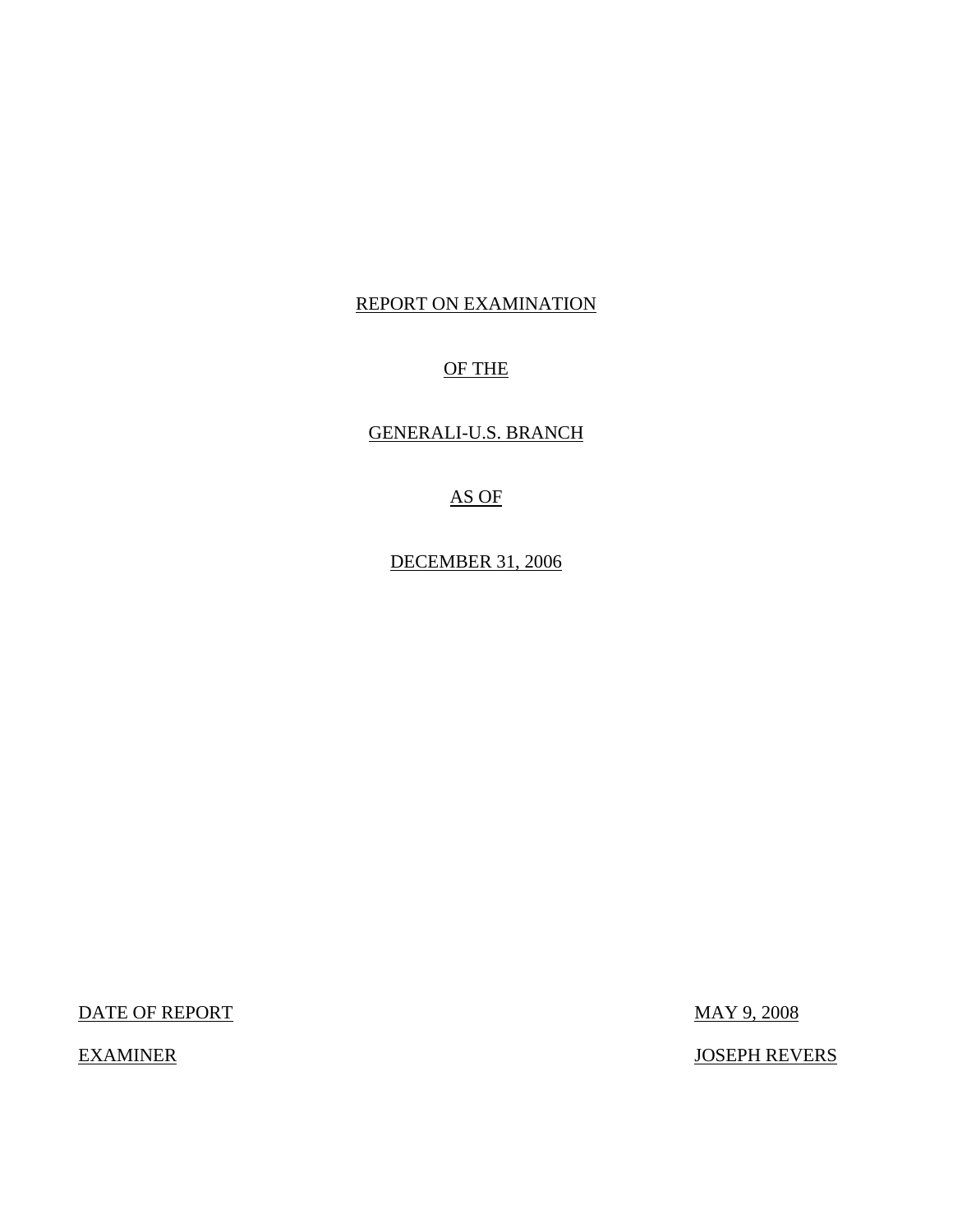# TABLE OF CONTENTS

# ITEM NO. PAGE NO.

| 1  | Scope of examination                        | $\overline{2}$ |
|----|---------------------------------------------|----------------|
| 2. | <b>Description of Company</b>               | 3              |
|    | A. Management                               | 3              |
|    | B. Territory and plan of operation          | 5              |
|    | C. Reinsurance                              | $\overline{7}$ |
|    | D. Holding company system                   | 8              |
|    | E. Significant operating ratios             | 11             |
|    | F. Accounts and records                     | 11             |
|    | G. Risk management and internal controls    | 12             |
| 3. | <b>Financial statements</b>                 | 12             |
|    | A. Balance sheet                            | 12             |
|    | B. Underwriting and investment exhibit      | 14             |
|    | C. Trusteed Surplus                         | 16             |
| 4. | Losses and loss adjustment expenses         | 17             |
| 5. | Market conduct activities                   | 17             |
| 6. | Compliance with prior report on examination | 18             |
| 7. | Summary of comments and recommendations     | 19             |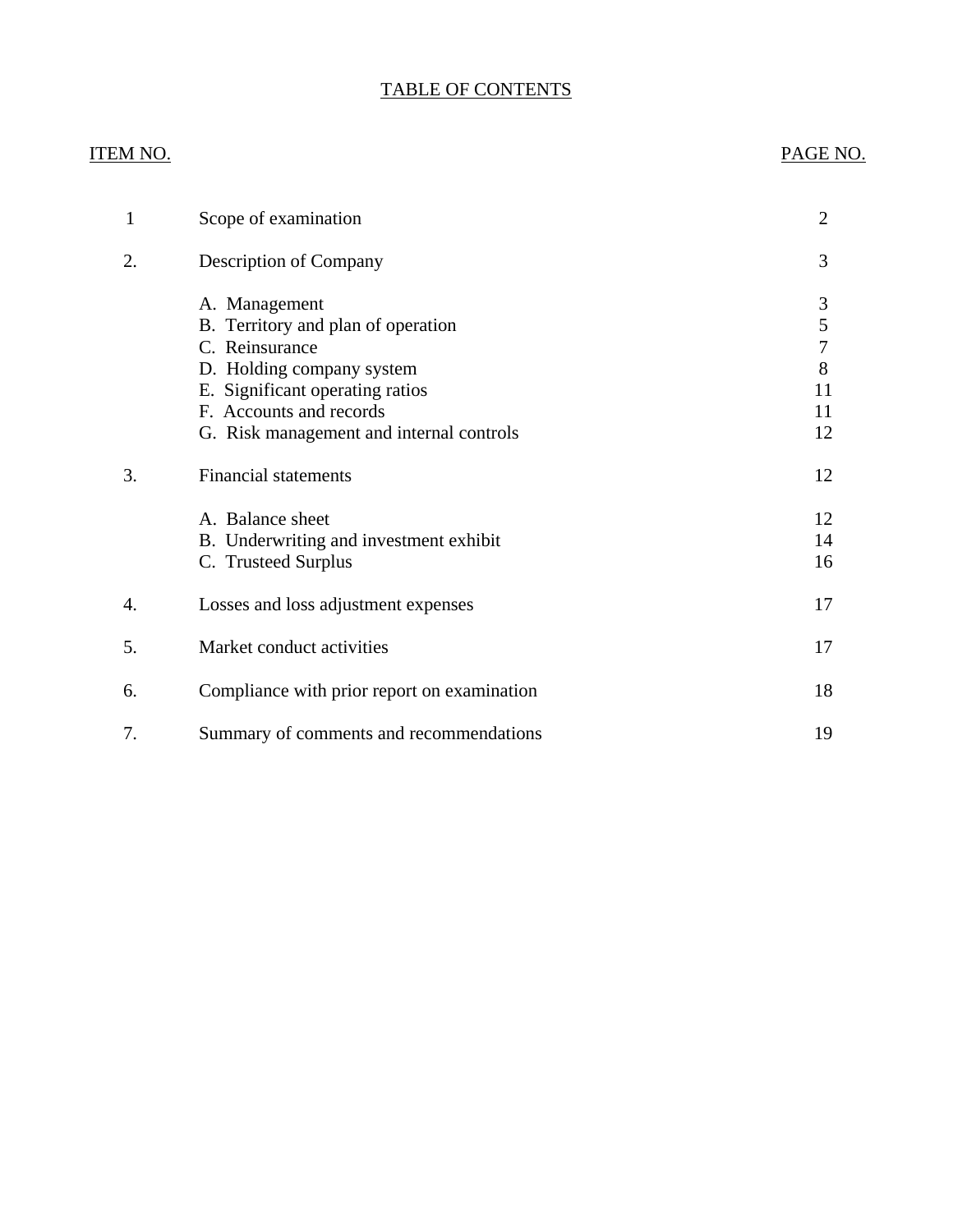

STATE OF NEW YORK INSURANCE DEPARTMENT 25 BEAVER STREET NEW YORK, NEW YORK 10004

May 9, 2008

Honorable Eric R. Dinallo Superintendent of Insurance Albany, New York 12257

Sir:

Pursuant to the requirements of the New York Insurance Law, and in compliance with the instructions contained in Appointment Number 22700 dated December 11, 2007 attached hereto, I have made an examination into the condition and affairs of Generali-U.S. Branch as of December 31, 2006, and submit the following report thereon.

Wherever the designation the "Branch" appears herein without qualification, it should be understood to indicate Generali-U.S. Branch. In addition, wherever the designations "Home Office" or "Assicurazioni Generali" appear herein without qualification, they should be understood to indicate Assicurazioni Generali di Trieste e Venezia (Trieste, Italy).

Wherever the term "Department" appears herein without qualification, it should be understood to mean the New York Insurance Department.

The examination was conducted at the Branch offices located at One Liberty Plaza, New York, New York 10006.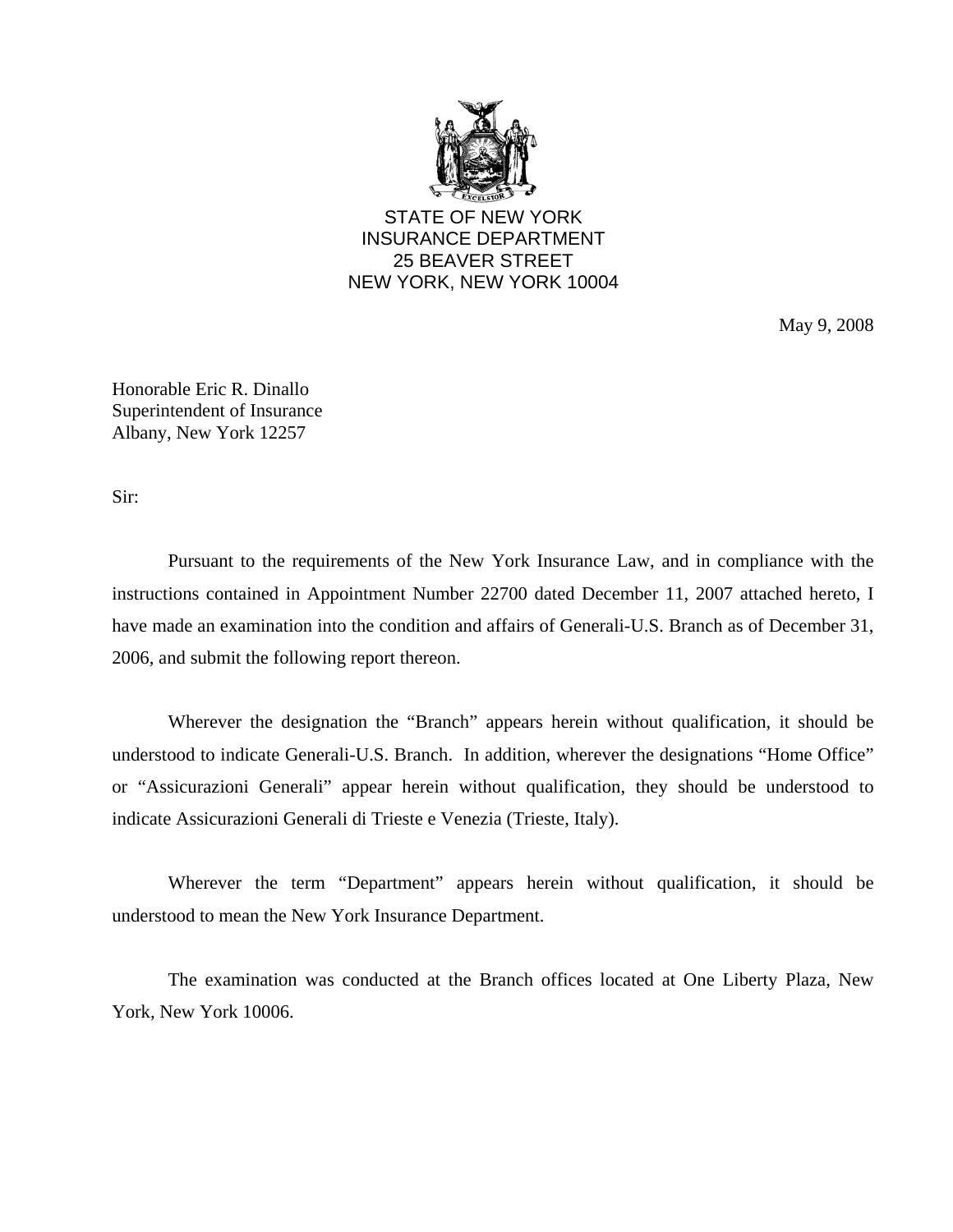#### 2 **1. SCOPE OF EXAMINATION**

<span id="page-3-0"></span>The Department has performed a full scope risk surveillance examination of Generali-U.S. Branch ("Branch")*.* The previous examination was conducted as of December 31, 2002. This examination covered the four year period from January 1, 2003 through December 31, 2006. Transactions occurring subsequent to this period were reviewed where deemed appropriate by the examiner.

This examination was conducted in accordance with the National Association of Insurance Commissioners ("NAIC") Financial Condition Examiners Handbook. The handbook requires that we plan and perform the examination to evaluate the financial condition and identify prospective risks of the Company by obtaining information about the Company including corporate governance, identifying and assessing inherent risks within the Company and evaluating system controls and procedures used to mitigate those risks. An examination also includes assessing the principles used and significant estimates made by management, as well as evaluating the overall financial statement presentation, management's compliance with NAIC Accounting Practices and Procedures Manual, Statutory Accounting Principles and annual statement instructions when applicable to domestic state regulations.

All accounts and activities of the company were considered in accordance with the riskfocused examination process. The examiners also relied upon audit work performed by the Company's independent public accountants ("CPA"), when appropriate.

This examination report includes a summary of significant findings for the following items as called for in the NAIC Financial Condition Examiners Handbook:

> Significant subsequent events Company history Corporate records Management and control Fidelity bonds and other insurance Pensions, stock ownership and insurance plans Territory and plan of operation Growth of Company Loss experience Reinsurance Accounts and records Statutory deposits Financial statements Summary of recommendations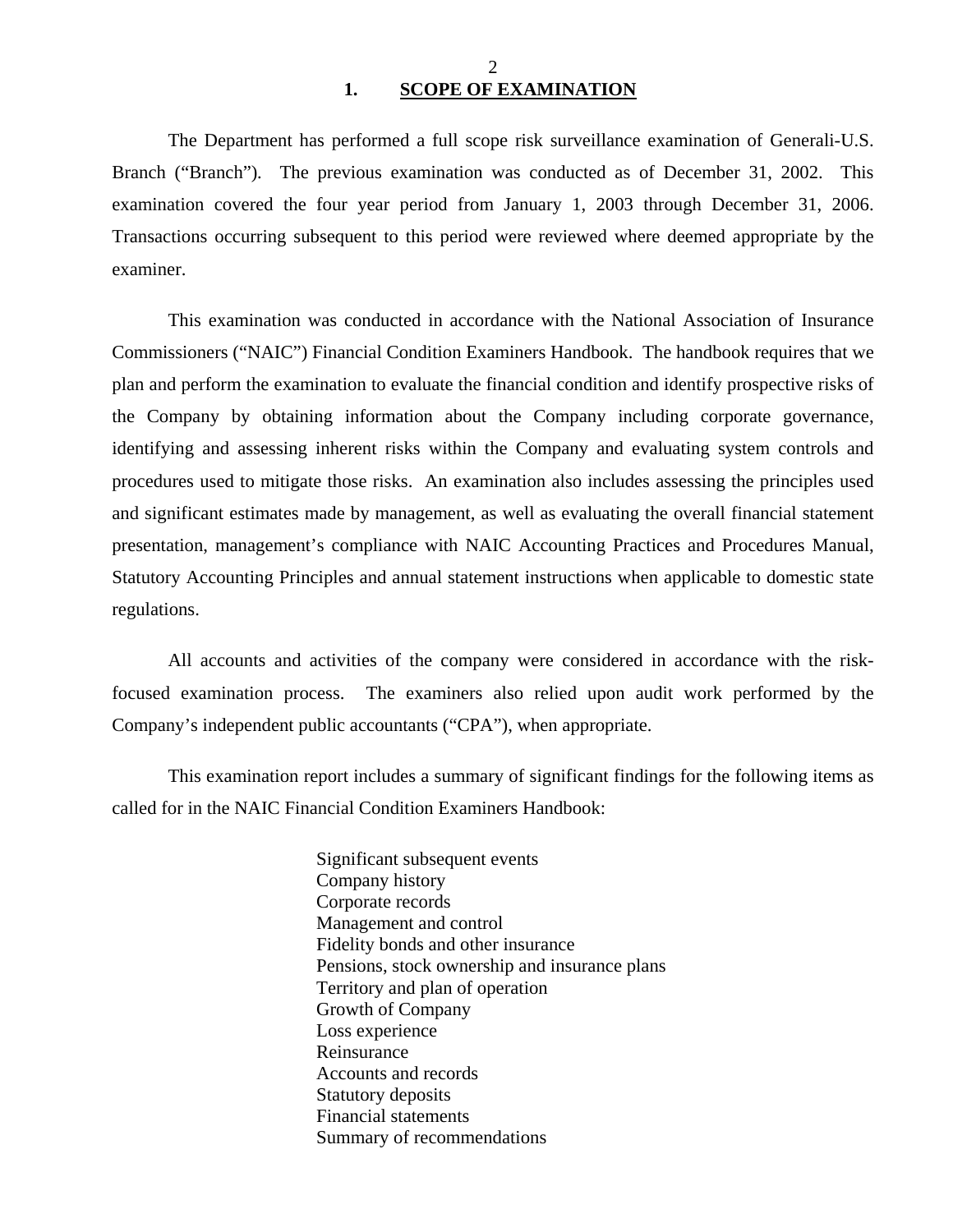<span id="page-4-0"></span>A review was also made to ascertain what action was taken by the Company with regard to comments and recommendations contained in the prior report on examination.

This report on examination is confined to financial statements and comments on those matters, which involve departures from laws, regulations or rules, or which are deemed to require explanation or description.

#### **2. DESCRIPTION OF COMPANY**

The Branch originally operated in this country during the years 1935 through 1941, at which point its operations were interrupted by war. The Branch re-entered the United States through the State of New York on December 23, 1952 as the United States Branch of Assicurazioni Generali di Trieste e Venezia ("Assicurazioni Generali"), an insurer incorporated in Trieste, Italy on December 26, 1831.

Effective January 5, 1990, the Branch, with the approval of the New York Insurance Department, changed its name to Generali-U.S. Branch.

In October 2003, the Branch requested approval to make a remittance to its home office in the amount of \$10,000,000. Upon review of the Branch's financial statements, it was noted that the Branch reported reinsurance balances due from Munich Re in the amount of \$5,620,000. The same amount was recoverable by Munich Re from the Branch's home office under a reinsurance arrangement where the Branch ceded to Munich Re and Munich Re retroceded 100% to the Branch's home office. It was noted that these balances were unchanged from the prior year-end. The home office remittance was approved by the Department in November 2003, contingent upon the Branch's deducting from the remittance the balances due from Munich Re. The net amount of the remittance made by the Branch to its home office was \$4,380,000.

#### A. Management

Since 1966, the Branch's operations have been managed by Genamerica Management Corporation ("Manager"), a New York corporation which is wholly-owned by the Home Office. A power of attorney, made effective since 1966, authorizes the Manager to represent the Branch in all matters relating to the operations of its business and affairs. The administration of the Branch is under the direction of president and chief executive officer, John Martini, who assumed this title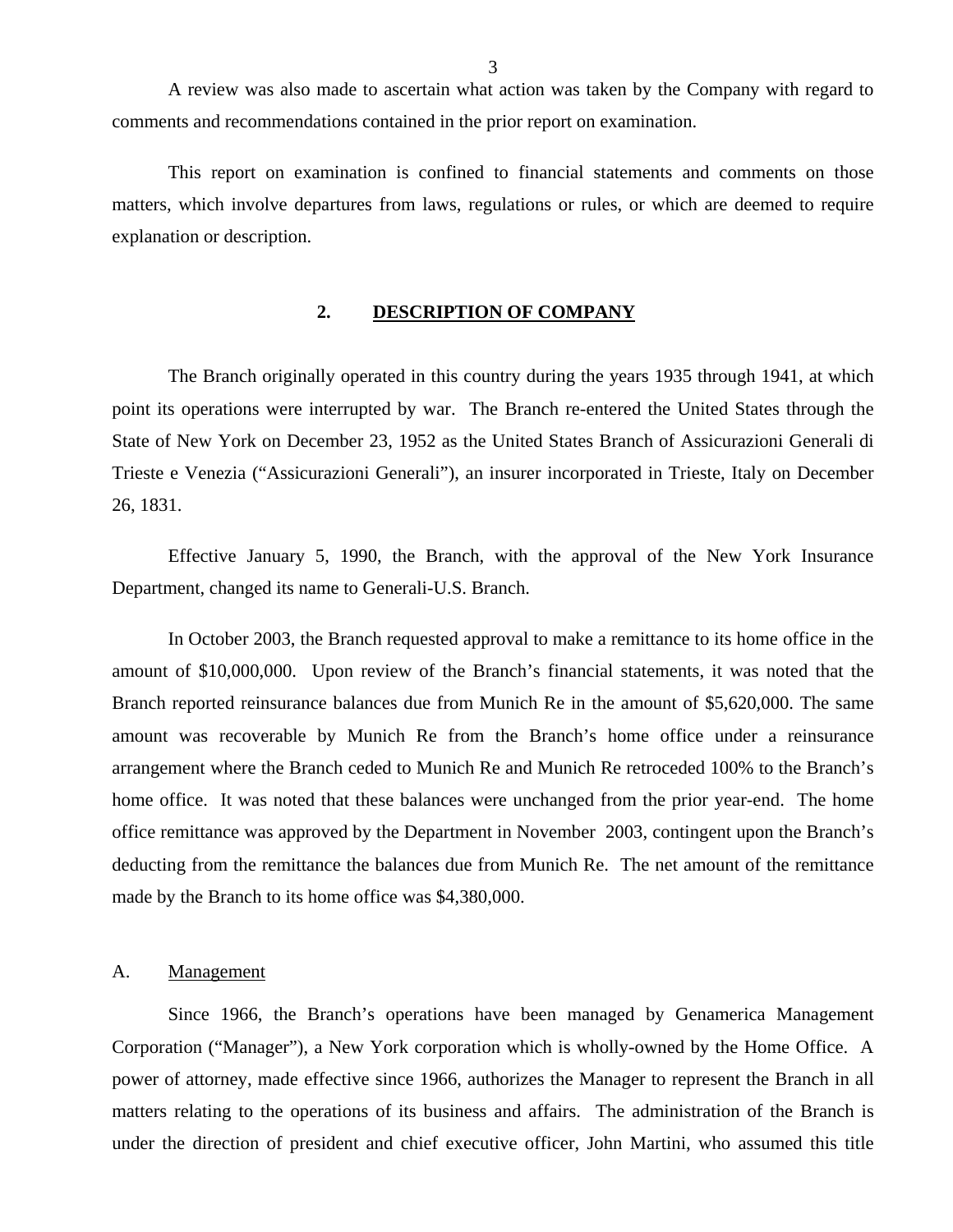effective January 1, 2005, and has served as senior vice president and chief financial officer of the Branch since 1999.

At December 31, 2006, the Manager's board of directors was comprised of the following seven members:

| <b>Name and Residence</b> | <b>Principal Business Affiliation</b>                 |
|---------------------------|-------------------------------------------------------|
| Christopher J. Carnicelli | Chairman of the Board,                                |
| London EI 8AJ             | Assicurazioni Generali S.p.A – UK Branch              |
| <b>Edward Ritter</b>      | Chairman and Chief Executive Officer,                 |
| Kansas City, MO 64115     | Generali USA Life Re                                  |
| Alessandro Corsi          | North American District Manager,                      |
| 34132, Trieste, Italy     | Assicurazioni Generali S.p.A                          |
| John Martini              | President and Chief Executive Officer,                |
| New York, NY 10006        | Generali-U.S. Branch                                  |
| Marc Reinhardt            | Vice President,                                       |
| Parsippany, NJ 07054      | Generali Employee Benefits                            |
| David Gates               | Senior Vice President, General Counsel and Secretary, |
| Kansas City, MO 64115     | Generali USA Life Re                                  |
| Mauricio Caneda           | Senior Vice President and Chief Information Officer,  |
| New York, NY 10006        | Generali-U.S. Branch                                  |

A review of the minutes of the Manager's board of directors' meetings held during the examination period indicated that the meetings were generally well attended.

As of December 31, 2006, the principal officers of the Branch were as follows:

Name Title

John E. Martini President and Chief Executive Officer Franco Bregoli Executive Vice President Angela Mastroserio Senior Vice President and Secretary Mauricio R. Caneda Senior Vice President Richard G. D'Amato Senior Vice President Frank McLaughlin Senior Vice President Jose Menendez Senior Vice President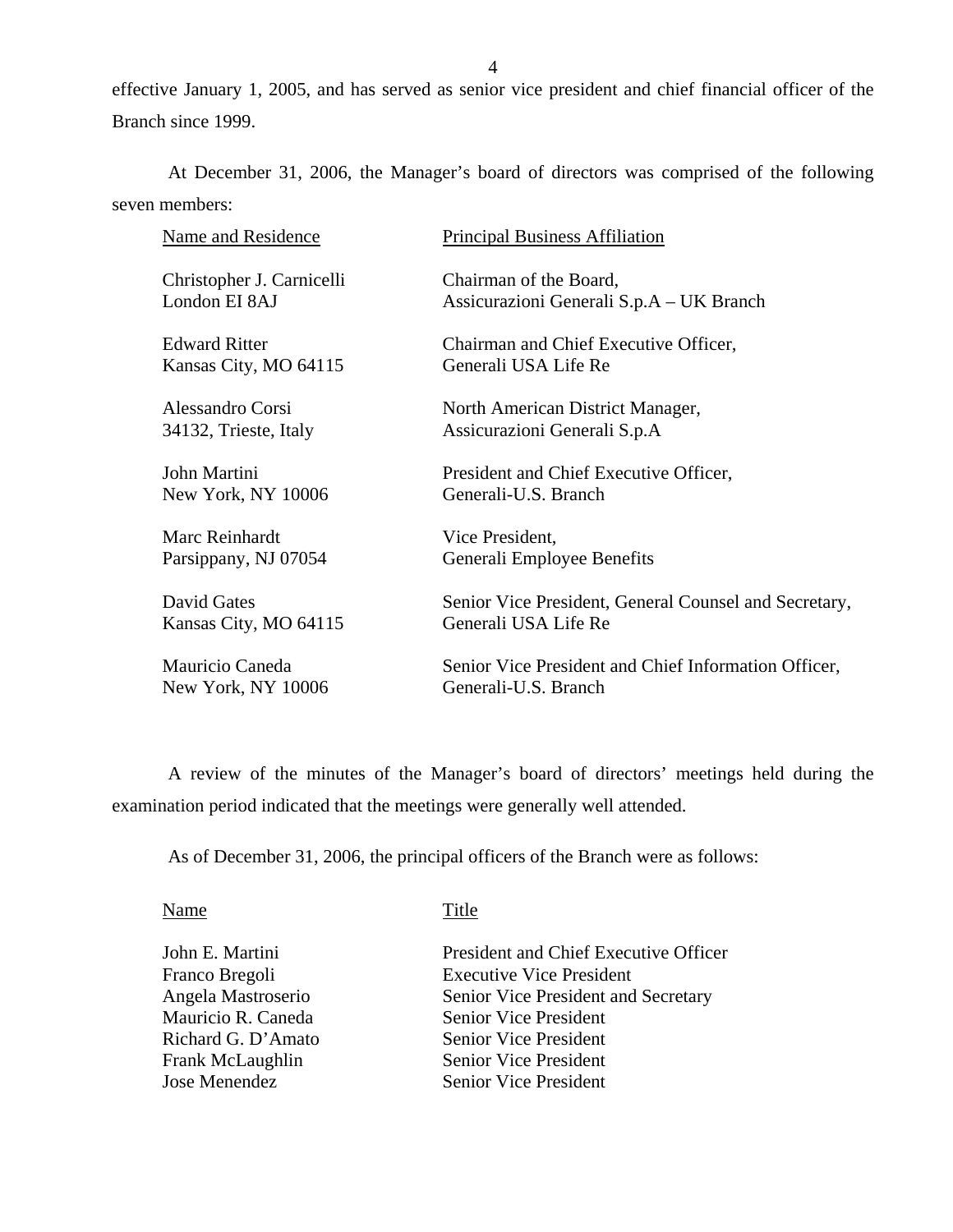<span id="page-6-0"></span>Pursuant to the provisions of Section 1315 of the New York Insurance Law, an alien insurer is required to maintain in the United States trusteed assets for the security of all its policyholders and creditors within the United States and to appoint a trustee of such assets. Under the terms of a deed of trust dated September 26, 1996, the Branch designated the Bank of New York as its United States trustee. The deed provides that legal title to the trusteed assets shall be vested in the trustee and authorizes the trustee to sell or collect any security or property and to invest and reinvest the proceeds thereof upon written direction of the manager.

The Bank of New York is also the custodian of the securities required on deposit with the superintendent pursuant to Section 1314 of the New York Insurance Law.

#### B. Territory and Plan of Operation

As of December 31, 2006, the Branch was licensed to write business in the District of Columbia, Puerto Rico and all the states of the United States except Hawaii, Massachusetts, Rhode Island, and Vermont.

As of the examination date, the Branch was authorized to transact the kinds of insurance as defined in the following numbered paragraphs of Section 1113(a) of the New York Insurance Law:

| P <u>aragraph</u> | Line of Business                               |
|-------------------|------------------------------------------------|
| 3                 | Accident & health                              |
| 4                 | Fire                                           |
| 5                 | Miscellaneous property                         |
| 6                 | Water damage                                   |
| $\overline{7}$    | Burglary and theft                             |
| 8                 | Glass                                          |
| 9                 | Boiler and machinery                           |
| 10                | Elevator                                       |
| 11                | Animal                                         |
| 12                | Collision                                      |
| 13                | Personal injury liability                      |
| 14                | Property damage liability                      |
| 15                | Workers' compensation and employers' liability |
| 16                | Fidelity and surety                            |
| 17                | Credit                                         |
| 19                | Motor vehicle and aircraft physical damage     |
| 20                | Marine and inland marine                       |
| 21                | Marine protection and indemnity                |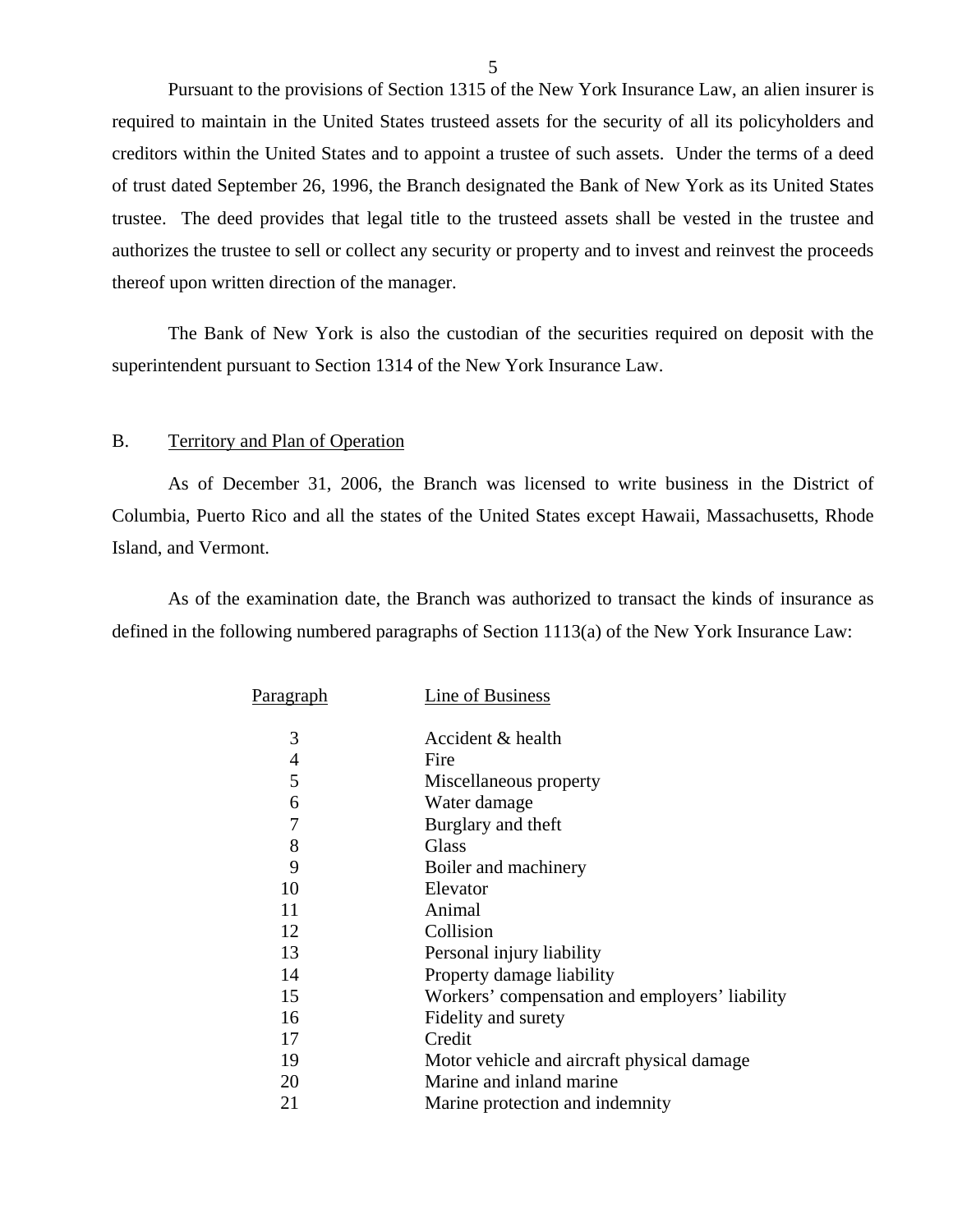In addition, the Branch is authorized to write special risk insurance pursuant to Article 63 of the New York Insurance Law. The Branch is also empowered to transact such workers' compensation insurance as may be incident to coverages contemplated under paragraphs 20 and 21 of Section 1113(a) of the New York Insurance Law, including insurances described in the Longshoremen's and Harbor Worker's Compensation Act (Public Law No. 803, 69<sup>th</sup> Congress as amended; 33 USC Section 901 et seq. as amended).

Based upon the kinds of insurance for which the Branch is licensed, and pursuant to the requirements of Articles 13 and 41 of the New York Insurance Law, the Branch is required to maintain a minimum trusteed surplus in the amount of \$4,400,000.

From September 30, 2000 through December 31, 2005, the Branch was in run-off status and ceased writing new business. Prior to that, the Branch's primary business was produced through several managing general agents ("MGA"). The Branch terminated all but one of its MGA contracts and the remaining MGA services the renewal business of the non-standard automobile policies written in California, which the Branch is required to renew by law.

Beginning approximately January 1, 2006, the Branch began issuing policies in the U.S., consisting mostly of the U.S. risks of the multinational clients of the Generali Group (referred to as "reverse flow" business). Currently, the business is a mix of commercial property and casualty lines of business in forty-six states, but it can expand to all states, as the Manager is trying to get licensed in the remaining states. Generali-U.S. Branch is writing this business as a branch office of Assicurazioni Generali utilizing its licenses to underwrite in the U.S. and, as such, it uses extensive reinsurance to protect the Branch and maintain strong leverage and liquidity ratios. The reinsurance comes in the form of quota share agreements with other Generali Group entities**.** 

During 2003, the Branch established a subsidiary named Generali Claims Solutions, LLC ("Generali Claims") with an initial capitalization of \$100,000. Generali Claims operates as a thirdparty administrator for the Branch.

On April 7, 2006, the Branch established a new subsidiary, Generali Consulting Solutions, LLC ("General Consulting"). Generali Consulting was capitalized through the transfer of 100% of the shares of Generali Claims to General Consulting. Generali Consulting's main objective and only current activity is to provide risk management services through a network of loss prevention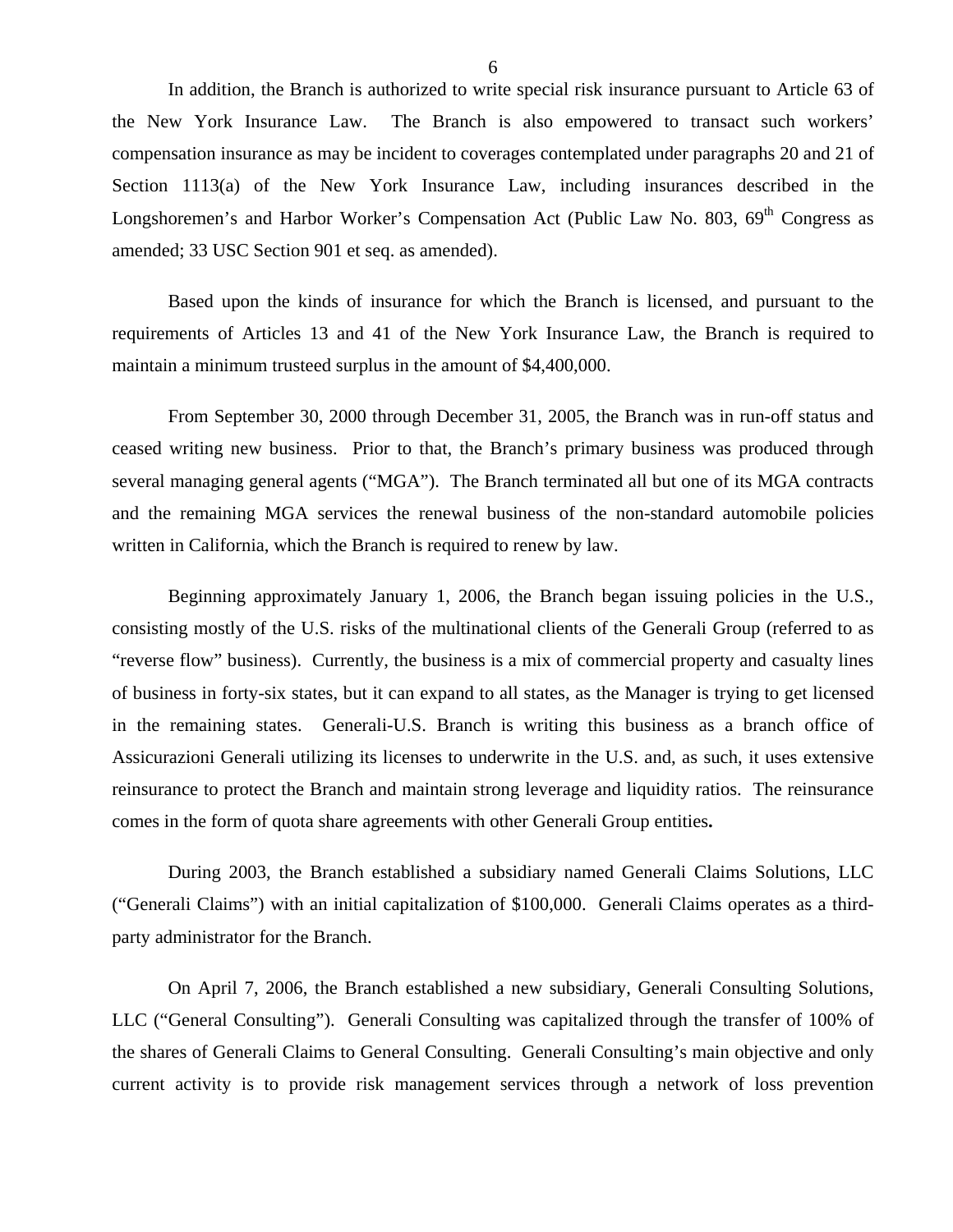engineers. Generali Consulting does not assume actual insurance risk, but rather inspects sites and locations on behalf of the Branch and its clients in order to provide reports on their findings.

The following schedule shows the direct premiums written by the Branch both in total and in New York for the period under examination:

| Calendar Year | New York State | <b>Total United States</b> | Premiums Written in New York State as a<br>Percentage of United States Premium |
|---------------|----------------|----------------------------|--------------------------------------------------------------------------------|
|               |                |                            |                                                                                |
| 2003          | (\$1,945)      | \$1,252,584                | $(0.16)\%$                                                                     |
| 2004          | $(\$24,439)$   | \$782,177                  | $(3.12)\%$                                                                     |
| 2005          | $(\$7,231)$    | \$469,207                  | $(1.54)\%$                                                                     |
| 2006          | \$525,753      | \$5,157,292                | 10.19%                                                                         |

#### C. Reinsurance

The Branch does not assume any reinsurance. All ceded reinsurance agreements in effect as of the examination date were with affiliated companies. On December 31, 2005 and January 1, 2006, the Branch entered into four new reinsurance contracts whereby it cedes a 100% quota share of its reverse flow business to its affiliates. The agreements were reviewed and found to contain the required clauses, including an insolvency clause meeting the requirements of Section 1308 of the New York Insurance Law.

The Branch was unable to provide copies of the letters of credit ("LOC's") reported on the Branch's Schedule F, Part 5 and utilized by the Branch to take credit for cessions to unauthorized reinsurers as of December 31, 2006. The amount of the LOC's was not material; however, the examiners were not able to verify compliance with Department Regulation 133.

Therefore, it is recommended that the Branch maintain copies of all its LOC's reported in Schedule F, Part 5.

Upon review of the Schedule F data reported by the Branch in its filed 2006 annual statement, it was noted that the Branch reported a few unauthorized reinsurers as authorized. The misclassification did not have a material effect on the Branch's Provision for reinsurance; nevertheless, it is recommended that the Branch take proper care in filling out Schedule F of the annual statements.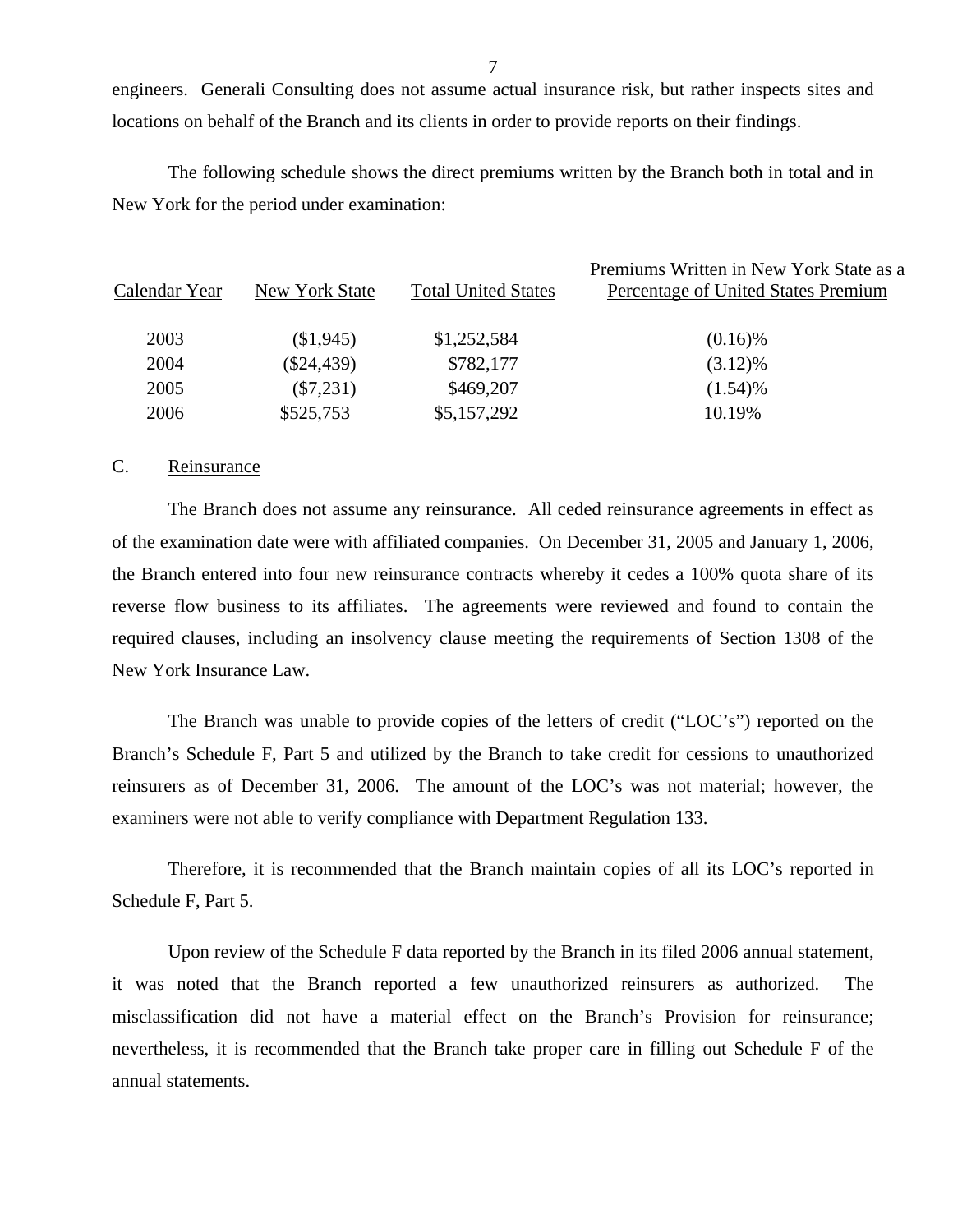<span id="page-9-0"></span>The Branch reported reinsurance recoverable amounts due from Lloyds of London and Generali Assurances (France) in its 2006 Schedule F Part 3. Upon review, it was noted that the Branch could not provide supporting documentation for these amounts and had not collected any of these balances during 2007. Further, it was noted that these amounts had been outstanding since the prior examination period. The recoverable amounts were not material; therefore, no examination change is included in this report. However, it is recommended that the Branch maintain proper documentation for the amounts reported in its Schedule F and write off any balances that are not collectible.

#### D. Holding Company System

Section 1502 of the New York Insurance Law provides for an exemption for the Branch and its subsidiaries. However, this exemption does not apply to transactions involving the Branch and entities affiliated with the Home Office.

The Home Office is affiliated with the following companies in the United States:

- Generali USA Holdings, Inc.
- Generali USA Life Re Assurance Company
- Europ Assistance US Holding, a subsidiary of Europ Assistance, Inc., a French company which provides employee benefits and other services through a network of providers.
- Europ Assistance USA, (formerly known as Worldwide Assistance Services, Inc., Washington, D.C.) a subsidiary of Europ Assistance US Holding provides auxiliary services to members of the Assicurazioni Generali S.p.A. group of companies.
- General Securities Corporation of North America, New York, a shell holding company currently inactive.
- Genamerica Management Corporation, New York, conducts and carries on the daily operations of the Branch.
- Transocean Holding Corporation, New York, manages various assets owned by Assicurazioni Generali S.p.A.
- Prime USA Inc., held Assicurazioni Generali shares of a joint mutual fund venture with Lipper and Company. Liquidated in 2007.
- Generali Claims Solutions, LLC, New York, provides Generali Group Companies with run-off and claims management services.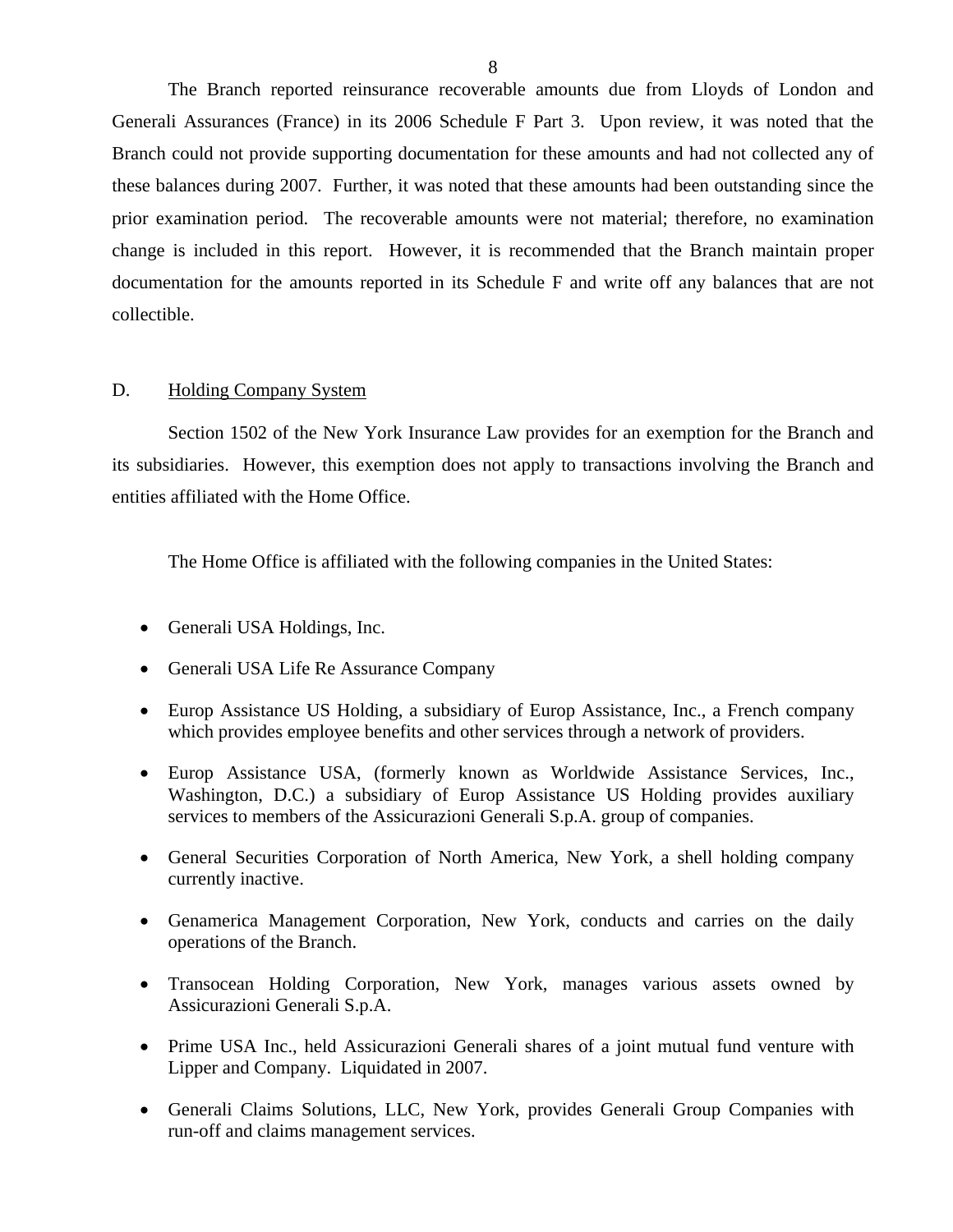Generali Consulting Solutions, LLC, New York, provides services such as risk engineering and loss prevention surveys, accounting and claims auditing, as well as run-off management and software development.

The Branch owns 100% of the stock of Generali Consulting Solutions, LLC, which in turn owns 100% of General Claims Solutions, LLC. Both are New York companies.

The following is a chart of the holding company system at December 31, 2006:

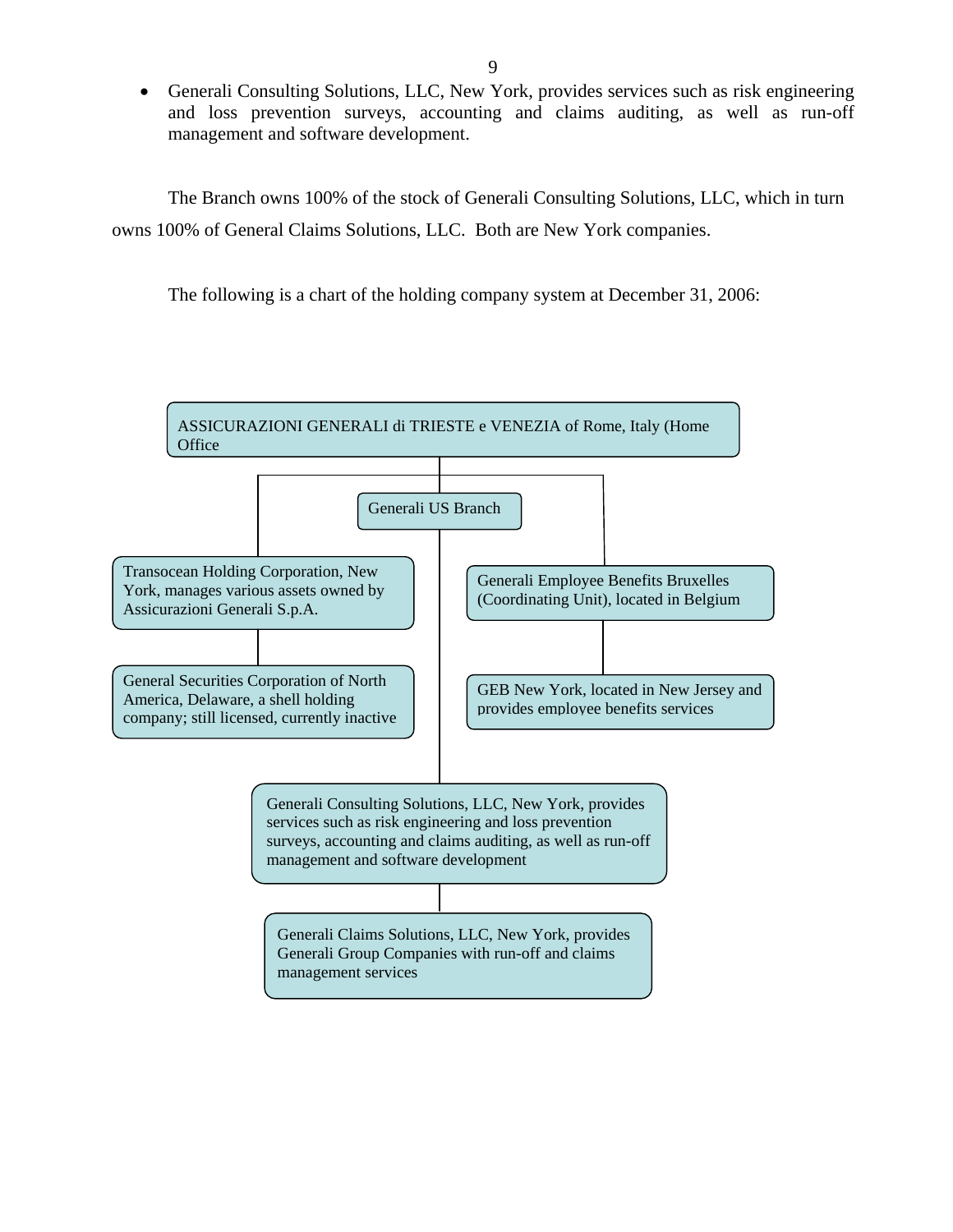At December 31, 2006, the Branch was party to the following intercompany agreements with other non-home office affiliates:

#### 1. Management Service Agreement with Genamerica Management Corporation

Effective July 25, 1966, Genamerica Management Corporation ("US Manager"), by virtue of a power of attorney dated July 14, 1966, was appointed as the United States Manager of the Branch. Pursuant to the Management Agreement, the US Manager is engaged to conduct and carry on the business and affairs of the Branch and the insurance business that the Branch transacts in all jurisdictions in which it is authorized. The US Manager is a wholly-owned subsidiary of the Home Office.

#### 2. Service Agreements

Effective January 1, 2006, the Branch entered into service agreements with Transocean Holding Corporation ("Transocean"), Assicurazioni Generali S.p.A. ("AG"), Generali Claims Solutions, LLC ("Generali Claims") and Generali Consulting Solutions, LLC ("Generali Consulting"), which are all affiliated companies (collectively referred to as "the Companies"). Pursuant to the agreements, the Branch pays the following expenses for the benefit of the Companies: salaries of employees, employee benefits, payroll taxes, equipment expenses, printing and stationery, postage and telephone, and insurance. In exchange, each of the Companies agrees to pay a fixed percentage share of the total expenses of the Branch, as follows:

|                          | Transocean | AG  | Generali Claims | Generali<br>Consulting |
|--------------------------|------------|-----|-----------------|------------------------|
| Salaries                 | 8%         | 10% | 2%              | 1%                     |
| <b>Employee benefits</b> | 8%         | 10% | 2%              | 1%                     |
| Payroll taxes            | 8%         | 10% | 2%              | 1%                     |
| Rent                     | 8%         | 3%  | 6%              | 1%                     |
| Equipment                | 8%         | 10% | 2%              | 1%                     |
| Printing and stationery  | 8%         | 10% | 2%              | 1%                     |
| Postage and telephone    | 8%         | 10% | 2%              | 1%                     |
| Insurance                | 8%         | 10% | 2%              | 1%                     |

It is noted, however, that the agreements were not filed with the Department pursuant to Section 1505(d)(3) of the New York Insurance Law.

It is recommended that the Branch submit the service agreements to the Department for approval pursuant to the provisions of Section 1505(d)(3) of the New York Insurance Law.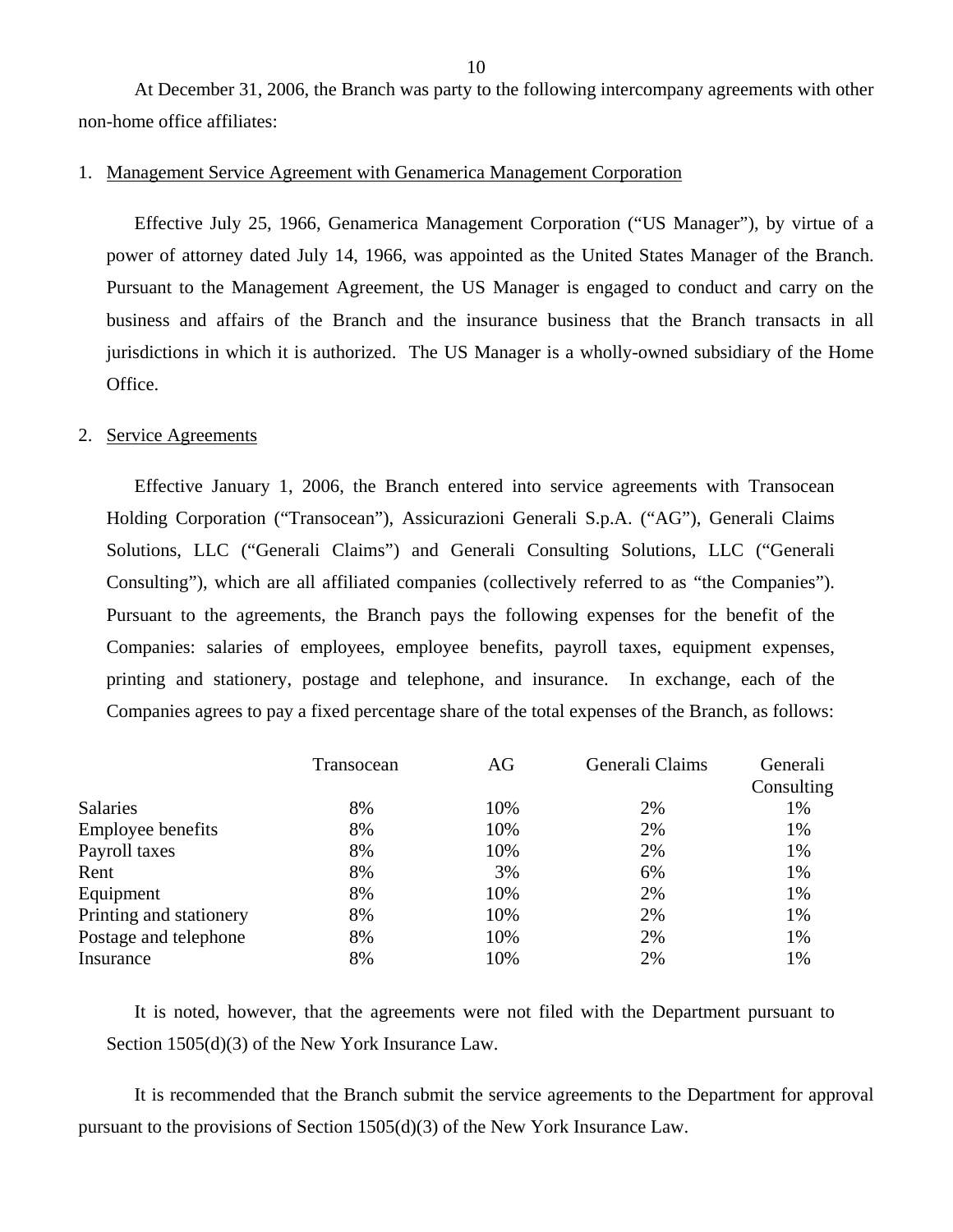#### E. Significant Operating Ratios

The following ratios have been computed as of December 31, 2006, based upon the results of this examination:

| Net premiums written to surplus as regards policyholders                               | $1\%$ |
|----------------------------------------------------------------------------------------|-------|
| Liabilities to liquid assets (cash and invested assets less investments in affiliates) | .59%  |
| Premiums in course of collection to surplus as regards policyholders                   | 8%    |

All of the above ratios fall within the benchmark ranges set forth in the Insurance Regulatory Information System of the National Association of Insurance Commissioners.

The underwriting ratios presented below are on an earned/incurred basis and encompass the fouryear period covered by this examination:

|                                              | Amounts      | Ratios   |
|----------------------------------------------|--------------|----------|
| Losses and loss adjustment expenses incurred | \$14,268,643 | 443.57%  |
| Other underwriting expenses incurred         | 18,001,212   | 559.60   |
| Net underwriting loss                        | (29,053,080) | (903.17) |
| Premiums earned                              | \$3,216,775  | 100.00%  |

The unusual underwriting ratios are due to the fact that the Company was in run-off during most of the examination period; therefore the premiums earned amount is relatively small. The losses and loss adjustment expenses incurred is comprised mainly of adverse development from prior periods.

#### F. Accounts and Records

#### Compliance with Department Regulation 152, Part 243.2(b)(7)

The Branch provided an engagement letter submitted by the independent auditors during the course of the examination. However, the letter did not include that the workpapers would be kept for a period of not less than six years as required by Department Regulation 152, Part 243.2(b)(7). Subsequently, the independent auditors submitted a revised engagement letter to comply with Department Regulation 152, Part 243.2(b)(7).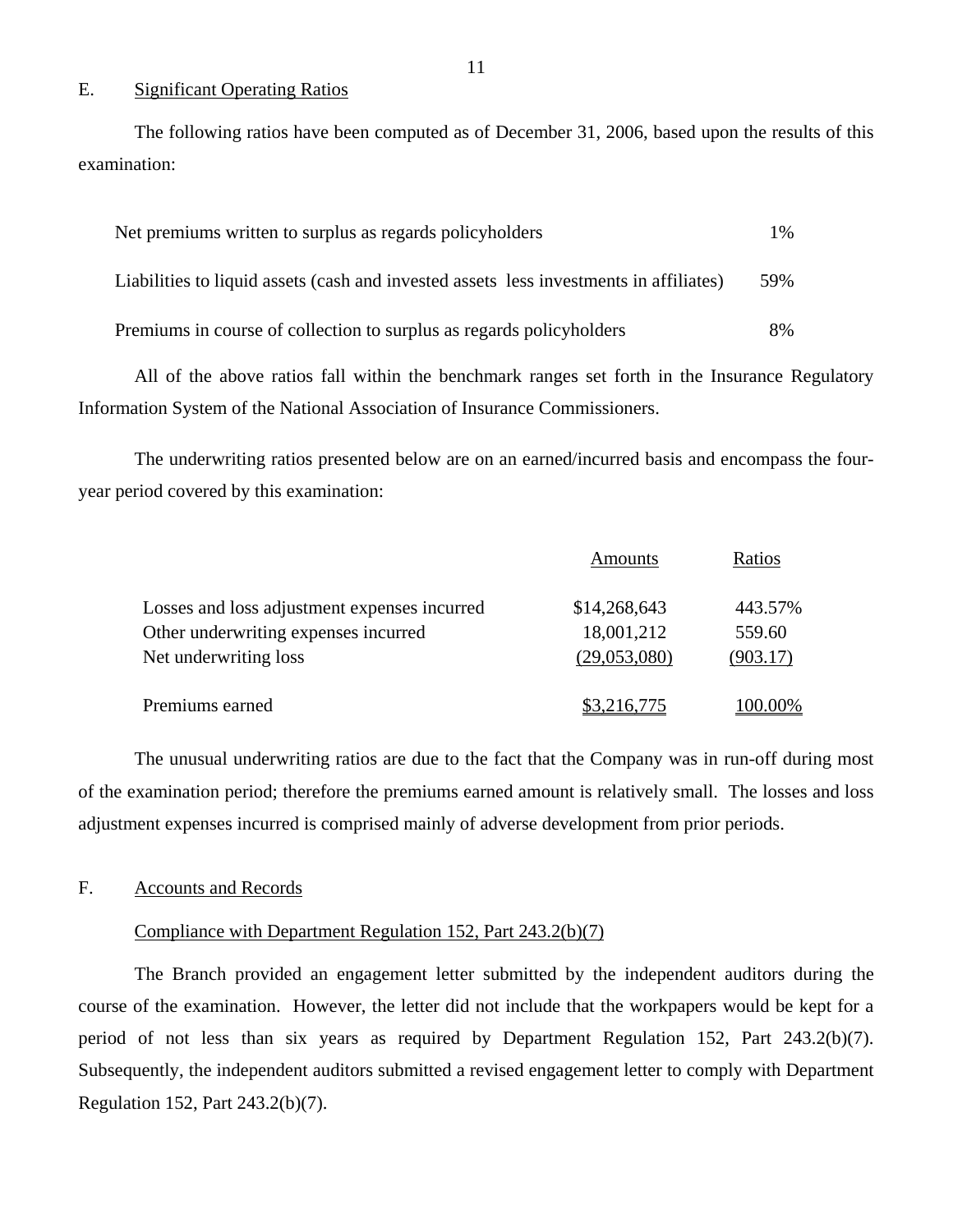# G. Risk Management and Internal Controls

### Underwriting Guidelines

It is noted during this examination that the underwriting function for the new business written by the Branch in 2006 is not under the control of the Branch, nor are there any written underwriting guidelines**.** It is recommended that the Branch establish underwriting guidelines and submit them to the board of directors of the Branch's Manager for review and approval.

### **3. FINANCIAL STATEMENTS**

### A Balance Sheet

The following shows the assets, liabilities and surplus as regards policyholders as of December 31, 2006 as determined by this examination and as reported by the Branch:

| <b>Assets</b>                                        | Assets       | Assets Not<br>Admitted | Net Admitted<br>Assets |
|------------------------------------------------------|--------------|------------------------|------------------------|
| <b>Bonds</b>                                         | \$58,441,805 | \$                     | \$58,441,805           |
| Common stocks                                        | 313,796      | 313,796                |                        |
| Cash, cash equivalents and short-term investments    | 6,300,599    |                        | 6,300,599              |
| Other - pensions                                     | 13,238,874   | 13,238,874             |                        |
| Investment income due and accrued                    | 581,127      |                        | 581,127                |
| Uncollected premiums and agents balances in the      |              |                        |                        |
| course of collection                                 | 4,562,377    | 1,874,085              | 2,688,292              |
| Amounts recoverable from reinsurers                  | 4,467,000    |                        | 4,467,000              |
| Funds held by or deposited with reinsured companies  | 340,000      |                        | 340,000                |
| Electronic data processing equipment and software    | 262,709      | 262,709                | $\theta$               |
| Receivables from parent, subsidiaries and affiliates | 580,541      |                        | 580,541                |
| Leasehold improvements                               | 656,320      | 656,320                | $\theta$               |
| Advances                                             | 54,519       | 54,519                 | $\theta$               |
| Total assets                                         | \$89,799,667 | \$16,400,303           | 3.399,364              |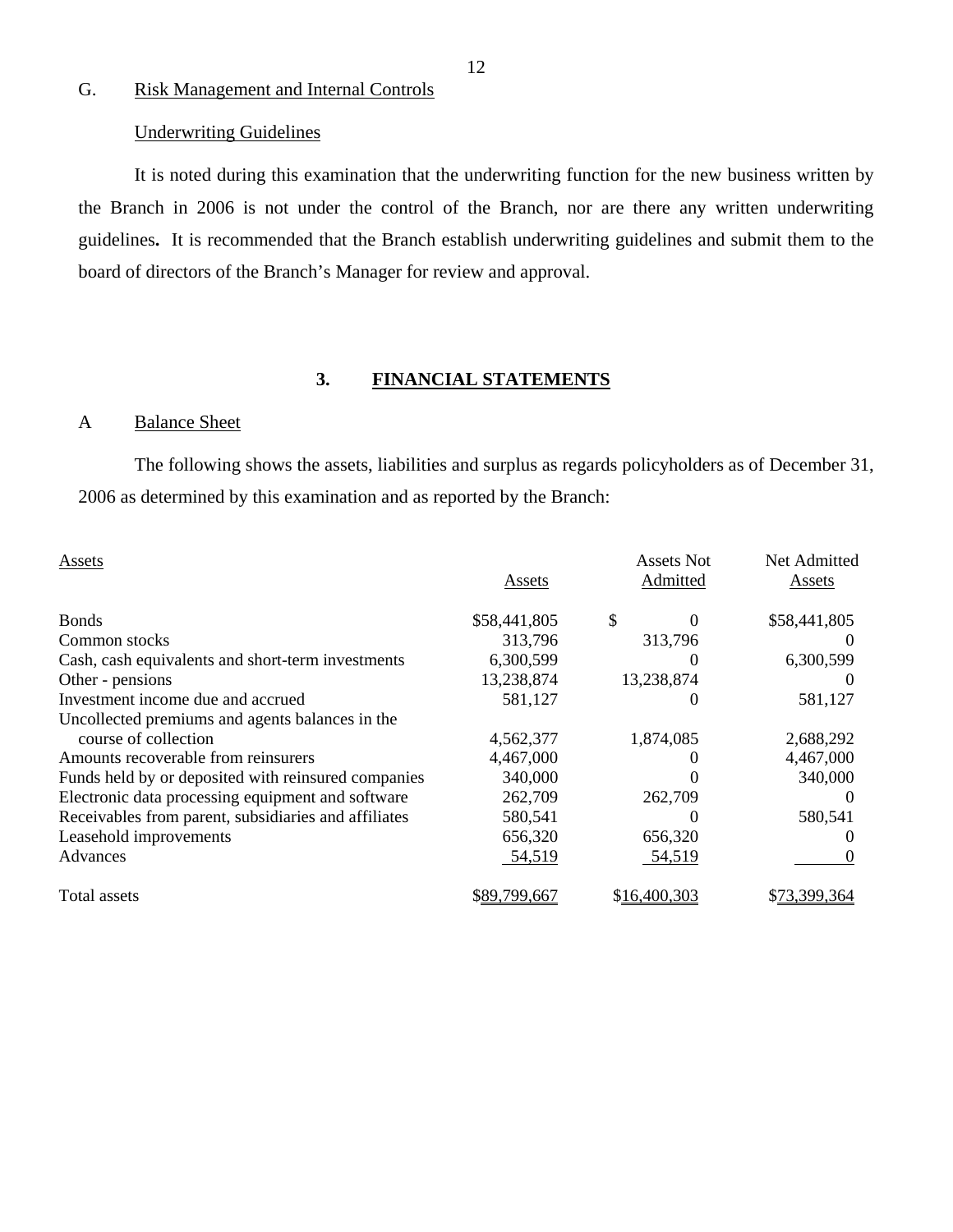| Liabilities, surplus and other funds                            | Examination   | <b>Company</b> | Surplus<br>Increase<br>(Decrease) |
|-----------------------------------------------------------------|---------------|----------------|-----------------------------------|
| Losses                                                          | \$42,370,425  | \$26,905,425   | \$(15,465,000)                    |
| Reinsurance payable on paid losses and loss adjustment expenses | 365,000       | 365,000        | $\theta$                          |
| Loss adjustment expenses                                        | 3,340,338     | 3,340,338      | $\Omega$                          |
| Other expenses (excluding taxes, licenses and fees)             | 406,423       | 406,423        | $\Omega$                          |
| Unearned premiums                                               | 60,137        | 60,137         | 0                                 |
| Ceded reinsurance premiums payable (net of ceding commissions)  | 2,100,363     | 2,100,363      | $\Omega$                          |
| Amounts withheld or retained by company for account of others   | 34,694        | 34,694         | $\Omega$                          |
| Provision for reinsurance                                       | 6,941,243     | 6,941,243      | $\Omega$                          |
| Drafts outstanding                                              | (1,692,637)   | (1,692,637)    | $\Omega$                          |
| <b>Total liabilities</b>                                        | \$53,925,986  | \$38,460,986   | \$(15,465,000)                    |
| <b>Surplus and Other Funds</b>                                  |               |                |                                   |
| <b>Statutory Deposits</b>                                       | \$<br>500,000 | 500,000<br>\$  | \$<br>$\Omega$                    |
| Unassigned funds (surplus)                                      | 18,973,380    | 34,438,380     | (15,465,000)                      |
| Surplus as regards policyholders                                | \$19,473,380  | \$34,938,380   | \$(15,465,000)                    |
| Totals                                                          | \$73,399,366  | \$73,399,366   | $\underline{\$0}$                 |

NOTE: The Branch has never been audited by the Internal Revenue Service. The examiner is unaware of any potential exposure of the Company to any tax assessment, and no liability has been established herein relative to such contingency.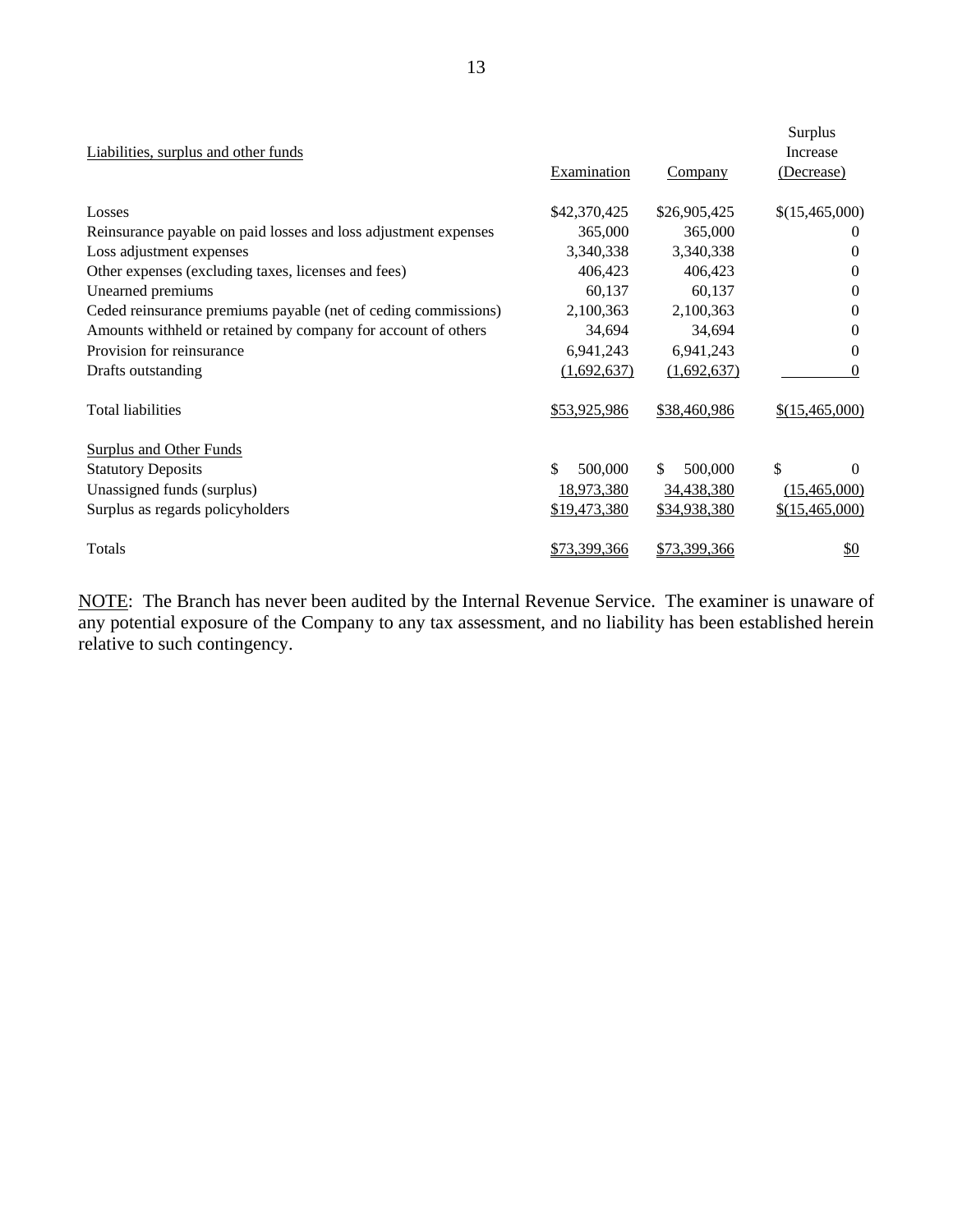B. Underwriting and Investment Exhibit

Surplus as regards policyholders decreased \$28,957,329 during the four-year examination period January 1, 2003 through December 31, 2006, detailed as follows:

| <b>Underwriting Income</b>                                                                                  |                                           |                  |
|-------------------------------------------------------------------------------------------------------------|-------------------------------------------|------------------|
| Premiums earned                                                                                             |                                           | \$3,216,775      |
| Deductions:<br>Losses incurred<br>Loss adjustment expenses incurred<br>Other underwriting expenses incurred | \$(1,038,900)<br>15,307,543<br>18,001,212 |                  |
| Total underwriting deductions                                                                               |                                           | 32,269,855       |
| Net underwriting gain or (loss)                                                                             |                                           | \$(29,053,080)   |
| <b>Investment Income</b>                                                                                    |                                           |                  |
| Net investment income earned<br>Net realized capital gain                                                   | \$9,089,712<br>72,976                     |                  |
| Net investment gain or (loss)                                                                               |                                           | 9,162,688        |
| Other Income                                                                                                |                                           |                  |
| Net gain or (loss) from agents' or premium balances charged off                                             | \$(9,776,079)                             |                  |
| Total other income                                                                                          |                                           | (9,776,079)      |
| Net income before dividends to policyholders and before federal<br>and foreign income taxes                 |                                           | \$(29,666,471)   |
| Dividends to policyholders                                                                                  |                                           | $\underline{0}$  |
| Net income after dividends to policyholders but before federal<br>and foreign income taxes                  |                                           | \$(29,666,471)   |
| Federal and foreign income taxes incurred                                                                   |                                           | $\boldsymbol{0}$ |
| Net Income (Loss)                                                                                           |                                           | $$$ (29,666,471) |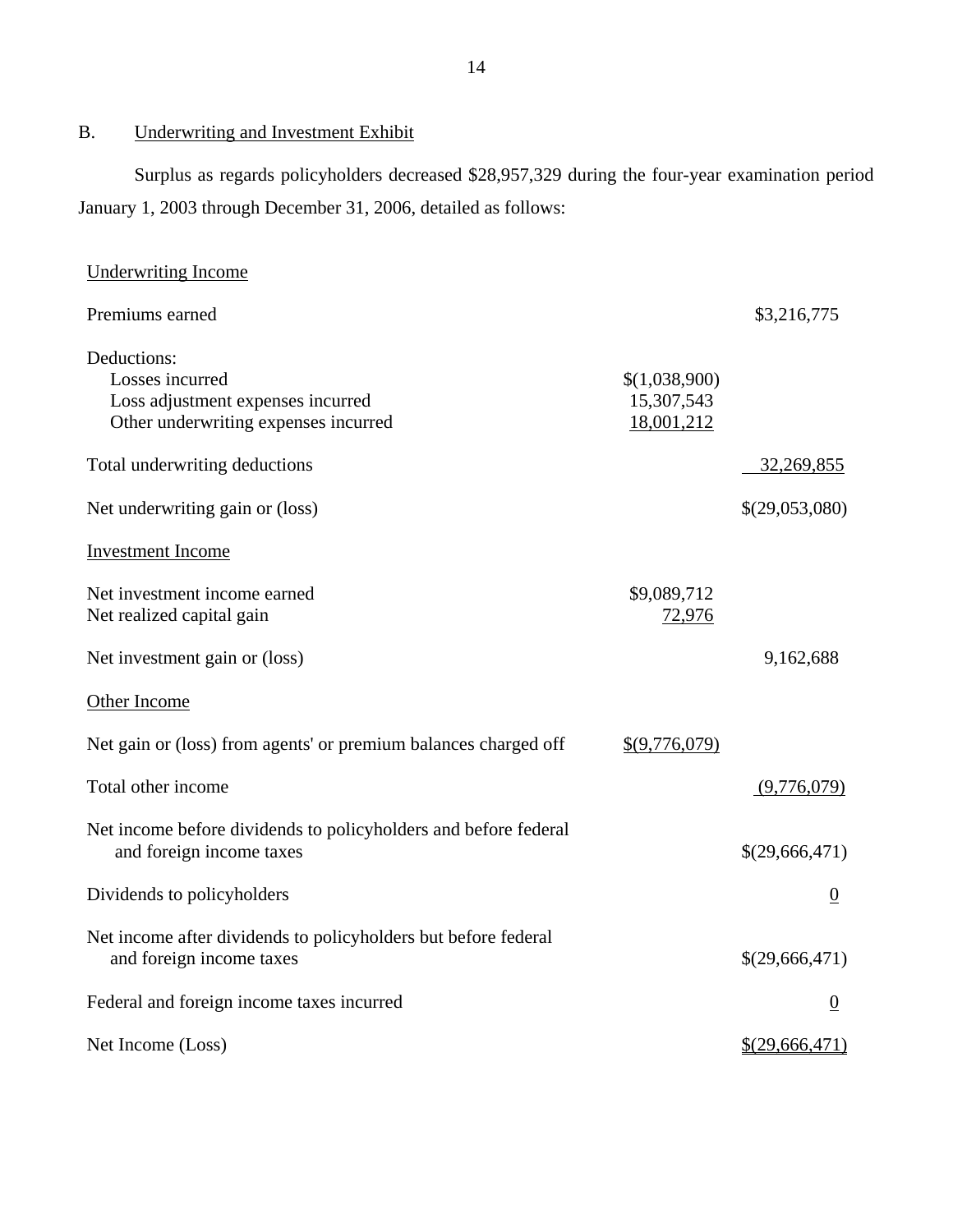#### Surplus as regards policyholders per report on examination as of December 31, 2002 \$48,430,709

|                                                        | Gains in<br>Surplus | Losses in<br><b>Surplus</b> |                |
|--------------------------------------------------------|---------------------|-----------------------------|----------------|
| Net loss                                               |                     | \$29,666,471                |                |
| Net unrealized capital gains or (losses)               |                     | 80,502                      |                |
| Change in net unrealized foreign exchange capital gain |                     |                             |                |
| $(\text{loss})$                                        | \$56,420            |                             |                |
| Change in nonadmitted assets                           | 2,936,520           |                             |                |
| Change in provision for reinsurance                    | 7,796,704           |                             |                |
| <b>Remittances to Home Office</b>                      | $\theta$            | 10,000,000                  |                |
| Total gains and losses                                 | \$10,789,644        | \$39,746,973                |                |
| Net increase (decrease) in surplus                     |                     |                             | \$(28,957,329) |
| Surplus as regards policyholders per report on         |                     |                             |                |
| examination as of December 31, 2006                    |                     |                             | \$19,473,380   |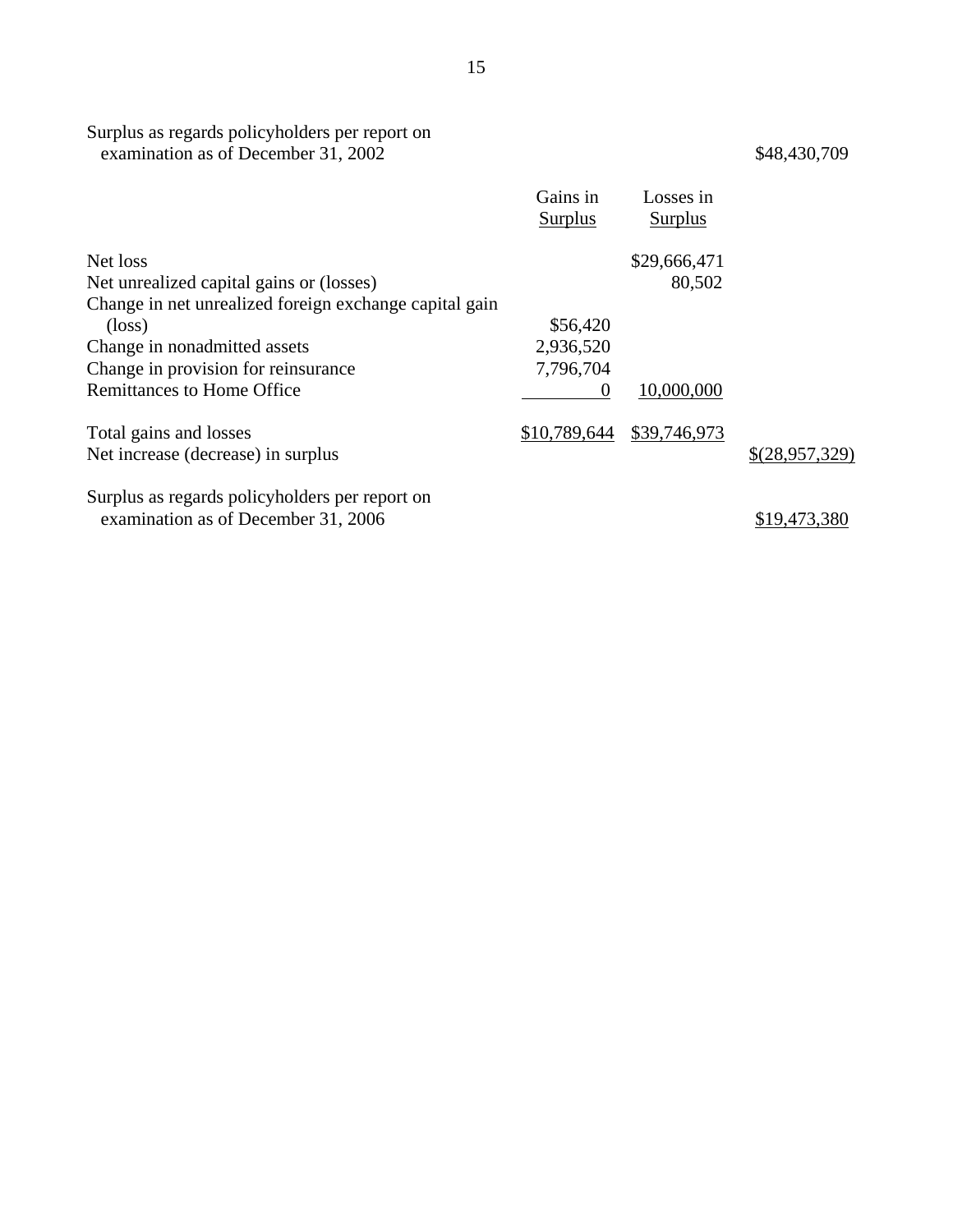C. Trusteed Surplus

The following statement shows the Trusteed Surplus of the Branch calculated in accordance with Section 1312 of the New York Insurance Law and as determined by this examination.

| <b>Assets</b>                                                             |             |              |
|---------------------------------------------------------------------------|-------------|--------------|
| Securities deposited with state insurance departments for the protection  |             |              |
| of all policyholders and creditors within the United States:              |             |              |
| <b>State of New York</b>                                                  | \$3,832,991 |              |
| <b>State of Texas</b>                                                     | 54,757      |              |
| State of Ohio                                                             | 109,514     |              |
| Accrued investment income                                                 | 62,567      |              |
| Total general deposits                                                    |             | \$4,059,829  |
| Vested in and held by the United States Trustee for the protection of all |             |              |
| of the Branch's policy holders and creditors within the United States:    |             |              |
| Cash                                                                      | \$556,675   |              |
| <b>Bonds</b>                                                              | 51,164,642  |              |
| Total vested in and held by United States Trustee                         |             | 51,721,317   |
| <b>Total</b> assets                                                       |             | \$55,781,146 |
| Liabilities                                                               |             |              |
| Total liabilities and reserves as determined by this examination          |             | \$53,925,986 |
| <b>Additions to liabilities:</b>                                          |             |              |
| Ceded reinsurance balances payable                                        | \$2,100,363 |              |
| <b>Total additions</b>                                                    |             | 2,100,363    |
| Total liabilities reserves and additions                                  |             | \$56,026,349 |
| Deductions from Liabilities:                                              |             |              |
| Authorized companies - reinsurance recoverable on paid losses and loss    |             |              |
| adjustment expenses                                                       | \$1,227,322 |              |
| Special state deposits                                                    | 3,230,000   |              |
| Accrued interest on special state deposits                                | 46,415      |              |
| Funds held                                                                | 340,000     |              |
| <b>Total deductions</b>                                                   |             | 4,843,737    |
| Total adjusted liabilities                                                |             | \$51,182,612 |
| Trusteed surplus                                                          |             | 4,598,534    |
| Total adjusted liabilities and trusteed surplus                           |             | \$55,781,146 |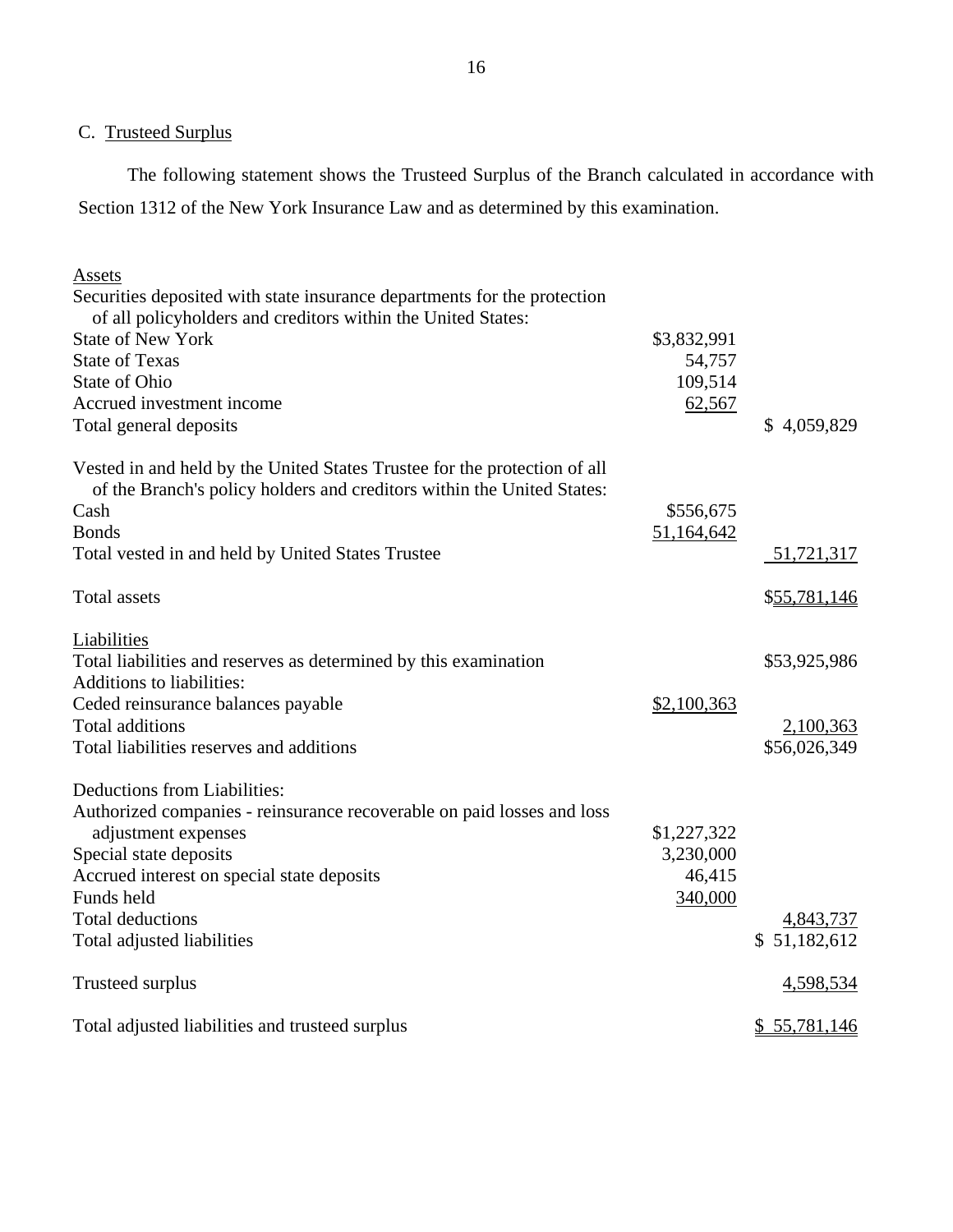### 17 **4. LOSSES AND LOSS ADJUSTMENT EXPENSES**

<span id="page-18-0"></span>The examination liability for the captioned items of \$42,370,425 is \$15,465,000 more than the \$26,905,425 reported by the Company in its December 31, 2006 filed annual statement.

The examination analysis was conducted in accordance with generally accepted actuarial principles and practices and was based on statistical information contained in the Branch's internal records and in its filed annual statements.

#### **5. MARKET CONDUCT ACTIVITIES**

In the course of this examination, a review was made of the manner in which the Company conducts its business and fulfills its contractual obligations to policyholders and claimants. The review was general in nature and is not to be construed to encompass the more precise scope of a market conduct investigation, which is the responsibility of the Market Conduct Unit of the Property Bureau of this Department.

No problem areas were encountered.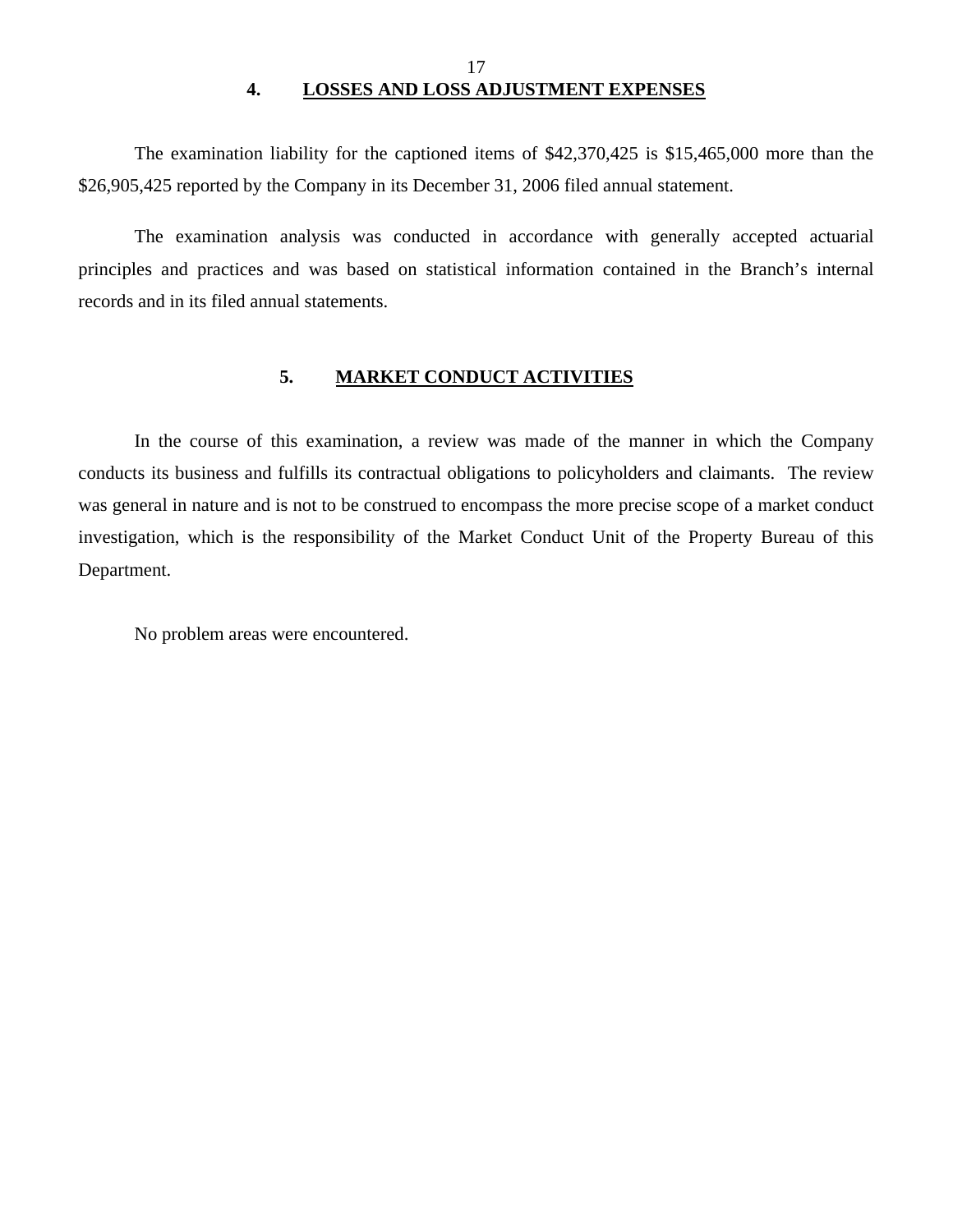18

# **6. COMPLIANCE WITH PRIOR REPORT ON EXAMINATION**

The prior report on examination contained five recommendations as follows (page numbers refer to the prior report):

## ITEM PAGE NO.

### A. Holding Company System

i It recommended that the Branch revise the service agreement to state the compensation, if any, that may be payable to its manager. 12

The Branch has complied with this recommendation.

ii It is again recommended that the Branch formalize a cost sharing agreement setting forth provisions that would serve as guidelines to properly allocate, reimburse, and settle the cost of shared expenses among the participating parties. The allocation method for shared expenses should be consistent with the provisions of Department Regulation 30. 12

The Branch has complied with this recommendation.

B. Accounts and Records

It is also recommended that the Branch ensure that the recorded transactions in the general ledger accounts reconcile to all future filed annual statements. 13

The Branch has complied with this recommendation.

C. Disaster Recovery Plan

It is recommended that the Branch finalize a written disaster plan and perform periodic testing to ensure that formulated procedures will operate as intended. 13

The Branch has complied with this recommendation.

#### D. Reinsurance Recoverable on Losses and Loss Adjustment Expenses

It is recommended that the Branch ensure that the above asset has proper support when reporting such asset in its future filed annual statements.

i The Branch has not complied with this recommendation. It will be again recommended that the Branch maintain proper support for amounts recoverable from reinsurers.

20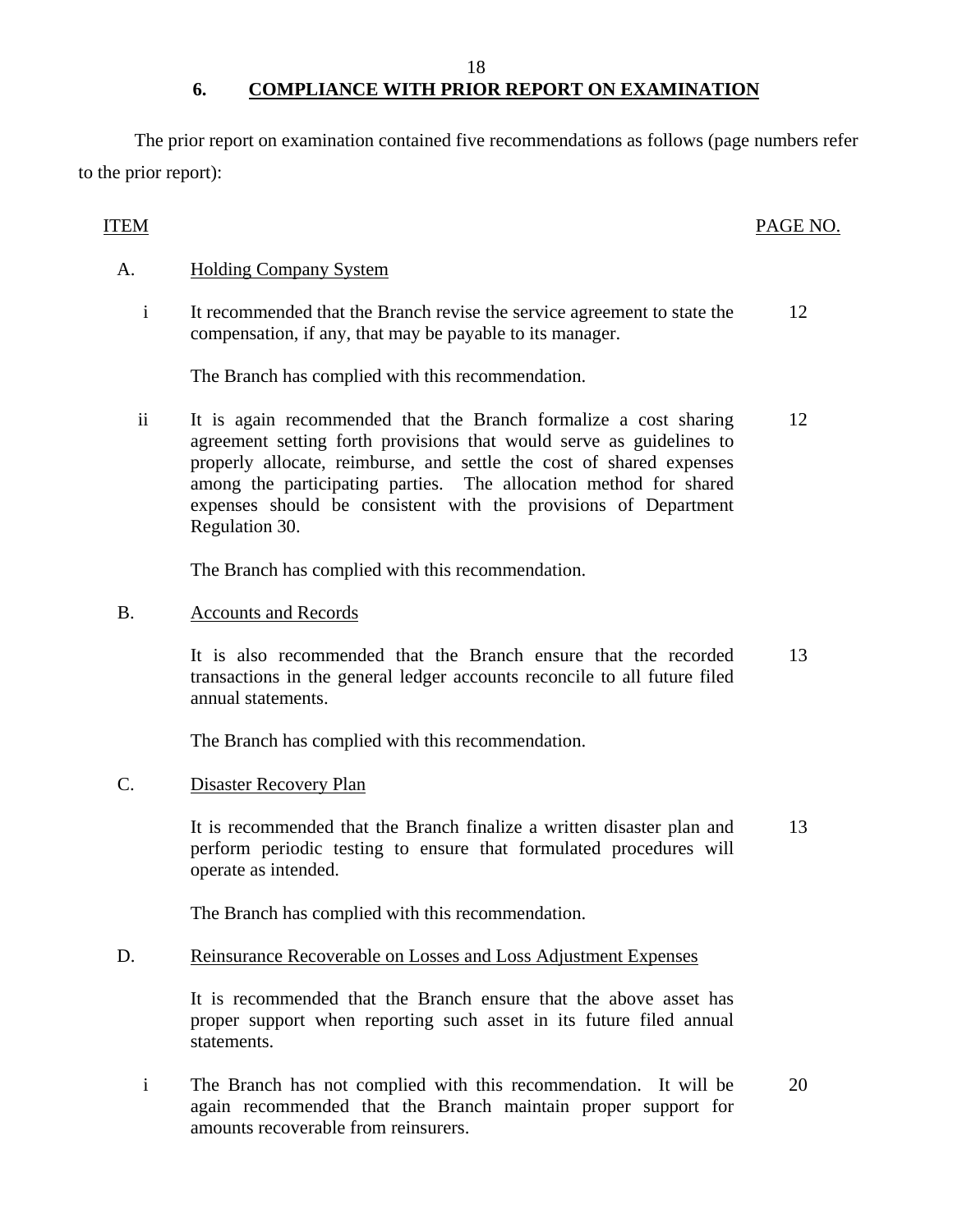<span id="page-20-0"></span>ii. It is also recommended that the Branch comply with Section 1302(b) of 20 the New York Insurance Law when reporting the above asset in its future filed annual statements.

The Branch has complied with this recommendation.

#### **7. SUMMARY OF COMMENTS AND RECOMMENDATIONS**

#### ITEM PAGE NO.

#### A Reinsurance

- i It is recommended that the Branch maintain copies of all its LOC's 7 reported in Schedule F, Part 5.
- ii It is recommended that the Branch take proper care in filling out 7 Schedule F of the annual statements.
- iii It is recommended that the Branch maintain proper documentation for 8 the amounts reported in Schedule F and write off any balances that are not collectible.

#### B Holding Company

It is recommended that the Branch submit the service agreements to the 10 Department for approval pursuant to the provisions of Section 1505(d)(3) of the New York Insurance Law.

#### C. Risk Management and Internal Controls

It is recommended that the Branch establish underwriting guidelines and 12 submit them to the board of directors of the Branch's Manager for review and approval.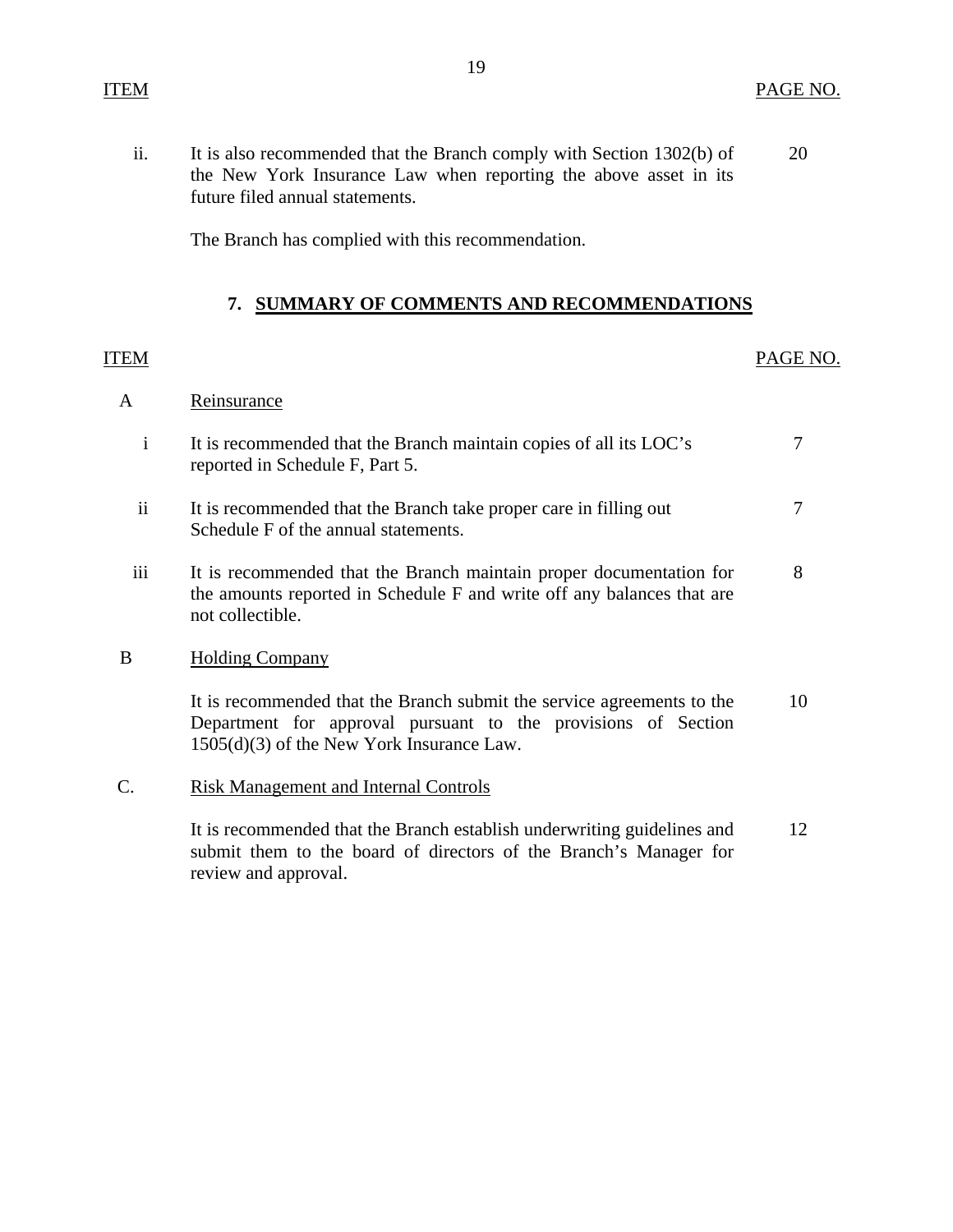Respectfully submitted,

 $\sqrt{s}$ /s/

 $\frac{{\rm /s/}}{\rm Joseph}$  Revers, CFE Senior Insurance Examiner

STATE OF NEW YORK )

)<br> $)$ SS:  $\lambda$ 

COUNTY OF NEW YORK)

JOSEPH REVERS, being duly sworn, deposes and says that the foregoing report, subscribed by

him, is true to the best of his knowledge and belief.

 $\sqrt{s}$ /s/

Joseph Revers

Subscribed and sworn to before me

this  $\_\_\_\_\_$  day of  $\_\_\_\_\_\_$ , 2009.